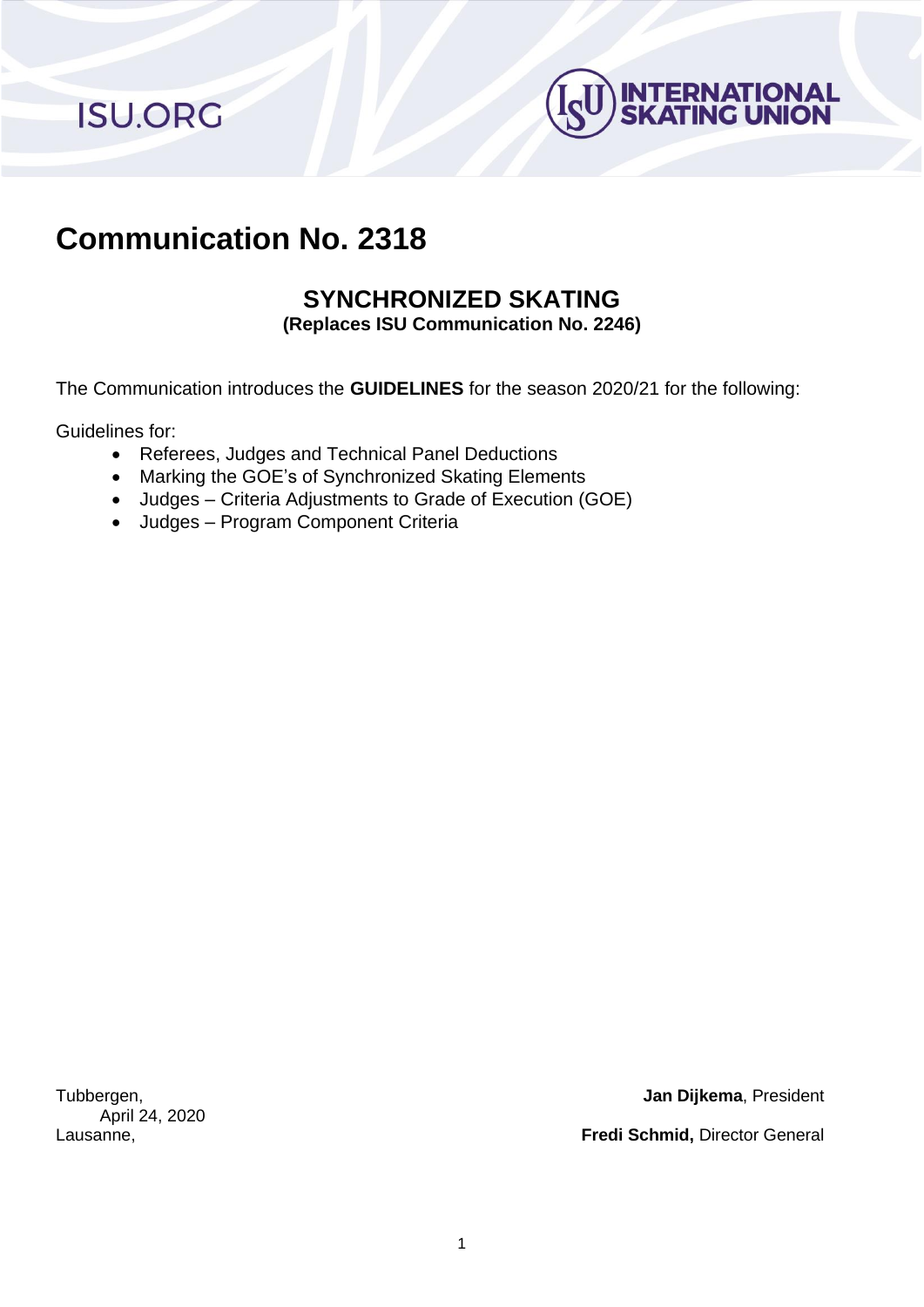### **2020/21 Referees, Judges and Technical Panel Deductions**

| <b>Referee and Judges *)</b>                                                                                       |                   |  |  |  |  |  |  |
|--------------------------------------------------------------------------------------------------------------------|-------------------|--|--|--|--|--|--|
| Costume/prop violation, Rule 951 para 1                                                                            | $-1.0$            |  |  |  |  |  |  |
| (theatrical in design, feathers anywhere, rhinestones or sequins on the face)                                      |                   |  |  |  |  |  |  |
| Separations in excess, Non-permitted, Rule 992 para 3:                                                             |                   |  |  |  |  |  |  |
| (separating longer than necessary before resuming skating together as a unit)                                      |                   |  |  |  |  |  |  |
|                                                                                                                    |                   |  |  |  |  |  |  |
|                                                                                                                    |                   |  |  |  |  |  |  |
|                                                                                                                    |                   |  |  |  |  |  |  |
| <b>Referee</b>                                                                                                     |                   |  |  |  |  |  |  |
| Costume failure, Rule 951 para 2                                                                                   | $-1.0$            |  |  |  |  |  |  |
| Late Start, Rule 838 para 1. between one (1) and thirty (30) seconds late                                          | $-1.0$            |  |  |  |  |  |  |
| Music requirement violation, Rule 991 para 2a)                                                                     | $-1.0$            |  |  |  |  |  |  |
| Program time violation, every five (5) seconds in excess of 2 min 50 sec (SP), Rule 952                            | $-1.0$            |  |  |  |  |  |  |
| Program time violation, every five (5) seconds lacking or in excess (FS), Rule 952 para 2                          | $-1.0$            |  |  |  |  |  |  |
| Interruption in excess, more than 10 seconds (caused by stumble/fall), Rule 953 para 2:<br>more than 10-20 seconds | $-1.0$            |  |  |  |  |  |  |
|                                                                                                                    | $-2.0$            |  |  |  |  |  |  |
| more than 20-30 seconds<br>more than 30-40 seconds                                                                 | $-3.0$            |  |  |  |  |  |  |
| more than 40 seconds by one (1) or several Skaters                                                                 | $-4.0$            |  |  |  |  |  |  |
| more than 40 seconds by the Team                                                                                   | Team is withdrawn |  |  |  |  |  |  |
| Interruption of the program with three (3) minutes, Rule 965                                                       | $-5.0$            |  |  |  |  |  |  |
| Stopping in excess, Non-permitted, Rule 992 para 3:                                                                |                   |  |  |  |  |  |  |
| exceeding five (5) seconds within free program more than twice (2) (Sr/Jr)                                         | $-1.5$            |  |  |  |  |  |  |
| exceeding five (5) seconds within free program more than once (1) (Novice)                                         | $-1.5$            |  |  |  |  |  |  |
|                                                                                                                    |                   |  |  |  |  |  |  |
|                                                                                                                    |                   |  |  |  |  |  |  |
| Technical Panel**)                                                                                                 |                   |  |  |  |  |  |  |
|                                                                                                                    | $-1.0$            |  |  |  |  |  |  |
| Fall, Rule 953 p.1: One (1) Skater (each time)<br><b>Maximum Fall deduction per Element</b>                        | $-3.0$            |  |  |  |  |  |  |
|                                                                                                                    | $-2.0$            |  |  |  |  |  |  |
| Illegal, Rule 992 para 2:                                                                                          | $-1.5$            |  |  |  |  |  |  |
| Ice Coverage restriction not met, Rule 843 para 1 n):                                                              |                   |  |  |  |  |  |  |
| <b>Short Program:</b>                                                                                              |                   |  |  |  |  |  |  |
| <b>Elements:</b><br>Un-prescribed, Additional or Repeated element, Rule 991 3a)                                    | $-1.5$            |  |  |  |  |  |  |
| Wrong element shape, Rule 991 3e)                                                                                  | No value          |  |  |  |  |  |  |
| <b>Features/Additional Features:</b>                                                                               |                   |  |  |  |  |  |  |
| Not According to Requirements (NAR) per violation, Rule 991 3c)                                                    | $-0.5$            |  |  |  |  |  |  |
| <b>Omitted Requirements, Rule 991 3d)</b>                                                                          | $-0.5$            |  |  |  |  |  |  |
|                                                                                                                    |                   |  |  |  |  |  |  |
| Non-permitted, Rule 992 3:                                                                                         |                   |  |  |  |  |  |  |
| Lifts of any variety, unless required (Short Program)                                                              | $-1.5$            |  |  |  |  |  |  |
| Lifts/vaults (Novice)                                                                                              | $-1.5$            |  |  |  |  |  |  |
|                                                                                                                    |                   |  |  |  |  |  |  |
|                                                                                                                    |                   |  |  |  |  |  |  |

#### *(See Technical Handbook for specific errors and deductions)*

\*) Referee + Judges: Deduction is applied according to the opinion of the majority of the Panel which includes all of the Judges and the Referee. No deduction in case of a 50:50 split vote. The Judges and Referee will press a button on their screen to apply the concerned deduction.

\*\*) Technical Panel: Technical Specialist identifies. Technical Controller authorizes or corrects and deducts. If both Technical Specialists disagree with a correction asked for by the Technical Controller, the initial decision of the Technical Specialist and Assistant Technical Specialist stands.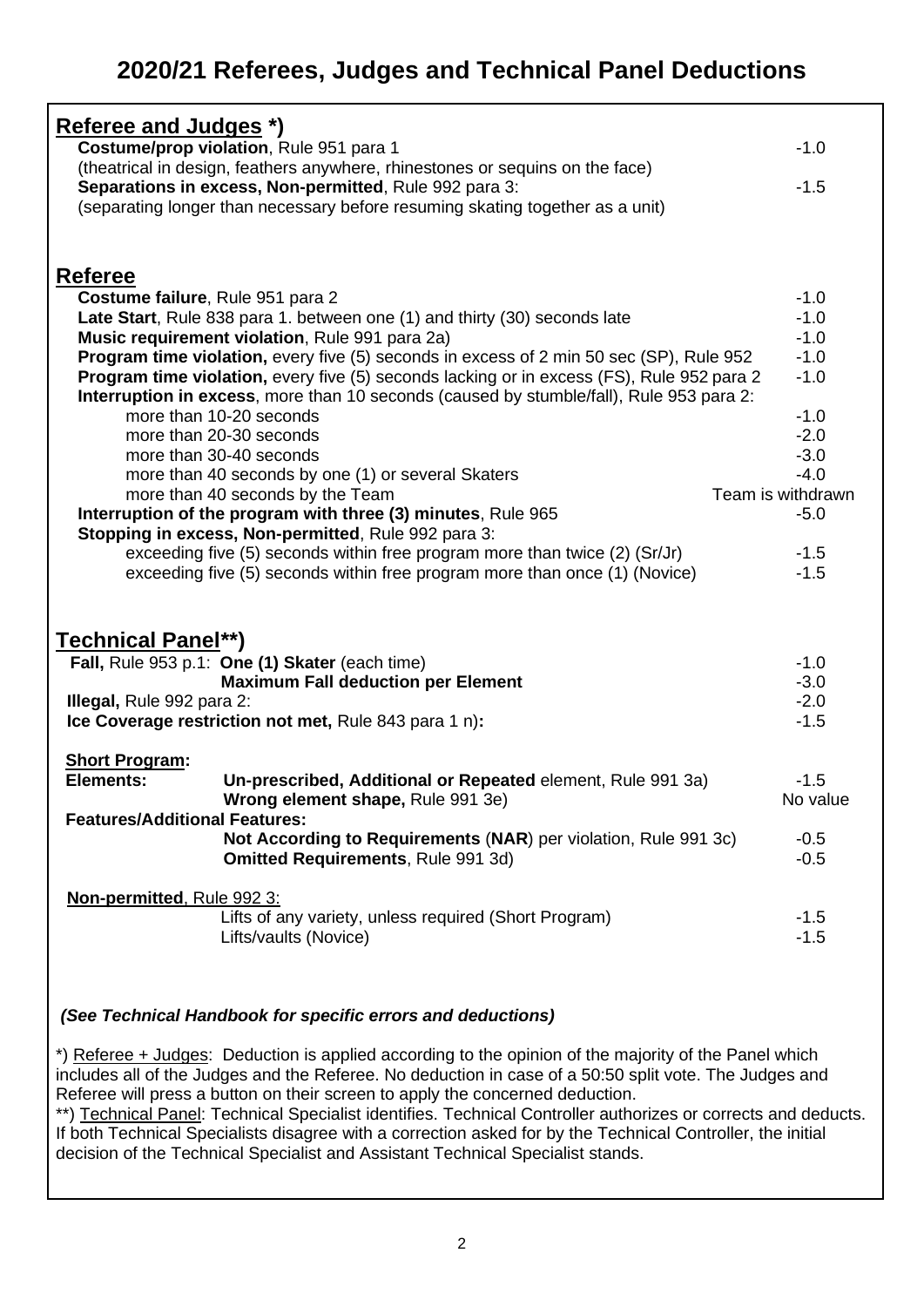### **2020/21 Marking the GOE of Synchronized Skating Elements**

| <b>GRADE OF EXECUTION</b> |           |             |           |              |         |         |            |             |           |             |
|---------------------------|-----------|-------------|-----------|--------------|---------|---------|------------|-------------|-----------|-------------|
| -5                        |           |             | -4        |              |         |         | <b>T4.</b> |             |           | г.          |
| Extremely                 | Verv      | Poor        |           | Fair<br>Weak | Average | Above   | Good       | Very        | Excellent | Outstanding |
| Poor                      | Poor      |             |           |              |         | Average |            | Good        |           |             |
| 6+ bullets                | 5 bullets | 3-4 bullets | 2 bullets | bullet       |         | bullet  | 2 bullets  | 3-4 bullets | 5 bullets | 6+ bullets  |

The final GOE is calculated considering first the **key aspects/bullets** and the **additional aspects/bullets** of the Element that result in a starting GOE. The GOE is then increased and/or reduced according to the **positive and negative criteria for the Element**.

### **KEY ASPECTS/BULLETS**

**Elements are evaluated considering three (3) key aspects/bullets of equal importance:**

**Shape** Roundness; straightness; alignment or spacing symmetry maintained throughout the Element.

#### **Unison** Performing as one; precise body lines; in step or time; concurrent or syncopated.

#### **Speed &** Pace and velocity maintained or accelerated throughout the Element &

**Flow** Movement within, between or across the Element with effortless progression.

### **ADDITIONAL ASPECTS/BULLETS**

**Elements are also evaluated considering these additional aspects/bullets:**

- Variety and quality of Steps, Turns, Movements and Holds
- Entry and/or exit of the Element performed with originality or creativity
- Seamless execution and quality of Features
- Reflects the timing, tempo or character of the music
- Body line, flexible position and/or aesthetically pleasing position

#### **Errors:**

- Minor errors do not fully impact the integrity/continuity and fluidity of the Element and should not be over penalized when awarding a Grade of Execution.
- Major errors impact the integrity/continuity and fluidity of the Element and/or its relation to the music and should be reflected accordingly.
- Each error occurring within the same Element will be reflected in the final marks for GOE and Program Components.
- Required for an Element to achieve +5: the three (3) Key aspects/bullets must be present and all Aspects/bullets of the Element must be performed with excellent execution and must **contain no errors or/and major error**.
- Required for an Element to achieve +4: two (2) of the three (3) Key aspects/bullets must be present and all Aspects/bullets of the Element must be performed with very good execution and must **contain no major error**.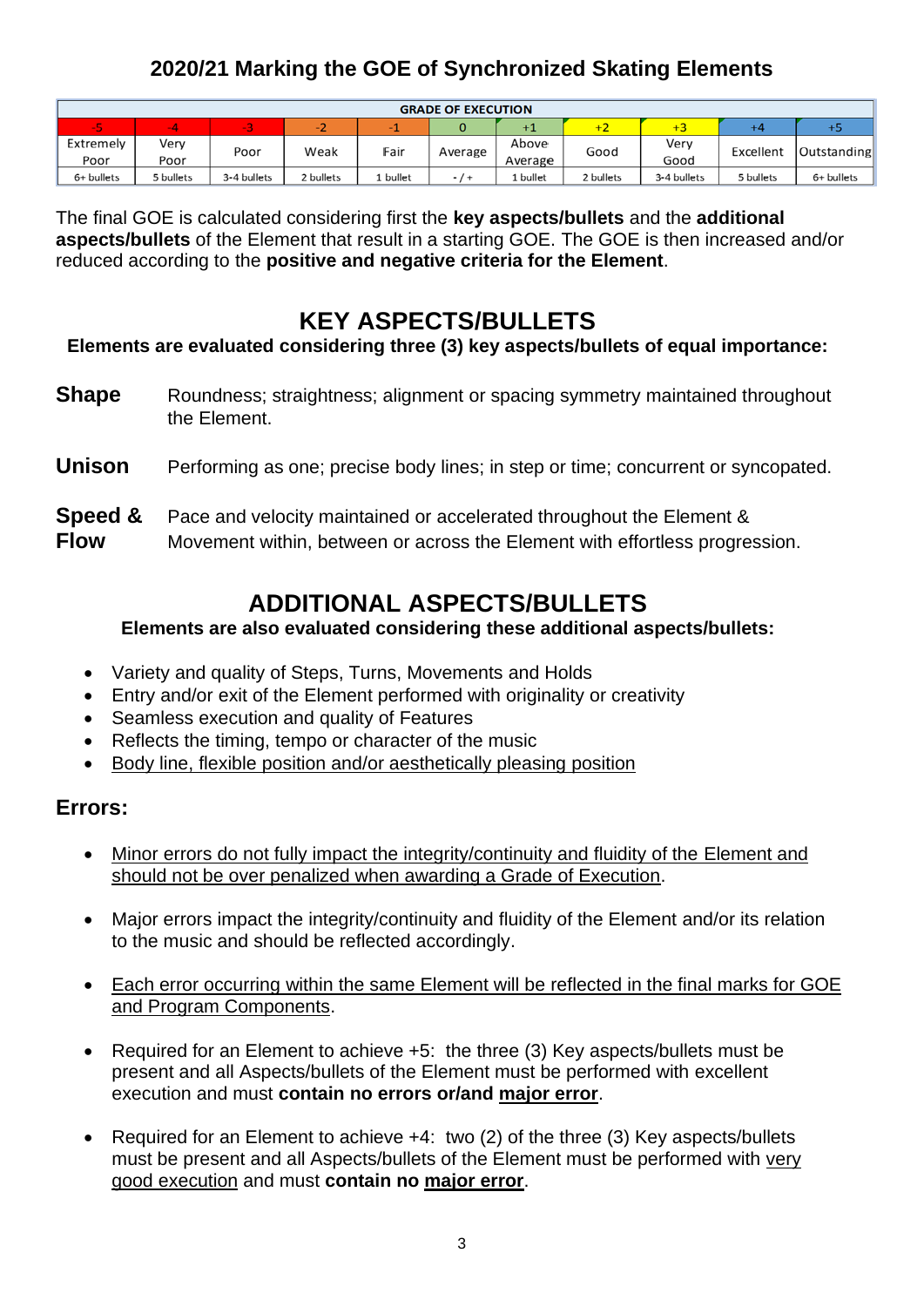### **2020/21 Criteria Adjustments to the Grade of Execution**

| <b>Fall(s) - Major Errors</b><br><b>Reduce</b><br><b>NHT</b>   |                        |                 |                                  | <b>Key Aspects/Bullets</b>                                          |                 |               |            |  |
|----------------------------------------------------------------|------------------------|-----------------|----------------------------------|---------------------------------------------------------------------|-----------------|---------------|------------|--|
| Fall of one (1) Skater in an Element, depending on disruption  |                        | $-2$ to $-3$    |                                  | Shape                                                               |                 |               |            |  |
| Fall of two (2) Skaters in an Element                          |                        | $\overline{-4}$ |                                  | Unison                                                              |                 |               |            |  |
| Fall of three (3) or more Skaters in an Element                |                        |                 | $-5$                             | Speed & Flow                                                        |                 |               |            |  |
| <b>Minor Errors</b>                                            |                        | <b>Reduce</b>   | <b>NHT</b>                       | <b>Additional Aspects/Bullets</b>                                   |                 |               |            |  |
| Stumbles, bumps or touchdown of free foot or hand(s)           |                        | -1 each         |                                  | Variety and quality of Steps, Turns, Movements and Holds            |                 |               |            |  |
| Breaks in holds or poor quality of Holds                       |                        | -1 each         |                                  | Entry and/or Exit performed with originality or creativity          |                 |               |            |  |
| <b>Visible Errors</b>                                          |                        | -1 each         |                                  | Seamless execution and quality of Features                          |                 |               |            |  |
| Long preparation into Element                                  |                        | $-1$            |                                  | Reflects the timing, tempo or nuance of the music                   |                 |               |            |  |
| NHT = Not Higher Than                                          |                        |                 |                                  | Body line, flexible position and/or aesthetically pleasing position |                 |               |            |  |
|                                                                |                        |                 |                                  |                                                                     |                 |               |            |  |
| <b>Specific Criteria</b>                                       | <b>Increase</b>        | <b>Reduce</b>   | <b>NHT</b>                       | <b>Specific Criteria</b>                                            | <b>Increase</b> | <b>Reduce</b> | <b>NHT</b> |  |
| Artistic Elements (Block, Circle, Line, Wheel)                 |                        |                 |                                  | <b>Moves Element</b>                                                |                 |               |            |  |
| Creative variation of basic shape                              | $+1$                   |                 |                                  | Outstanding flexibility and body lines in the fm's                  | $+2$            |               |            |  |
| Does not reflect music timing, tempo or nuance                 |                        |                 | $\Omega$                         | Interesting pattern across the ice                                  | $+1$            |               |            |  |
| Pivoting Elements (Block, Line)                                |                        |                 |                                  | <b>No Hold Element</b>                                              |                 |               |            |  |
| Strong, controlled pivoting                                    | $+1$                   |                 |                                  | Block size maintained within two arm lengths distance               | $+2$            |               |            |  |
| Speed not maintained through pivoting                          |                        |                 |                                  |                                                                     |                 |               |            |  |
| Curved lines during pivoting                                   |                        | $-2$            |                                  |                                                                     |                 |               |            |  |
| Rotating/Traveling Elements (Circle, Wheel)                    |                        |                 |                                  | <b>Pair Element</b>                                                 |                 |               |            |  |
| Traveling: Good ice coverage                                   | $+1$                   |                 |                                  | Outstanding synchronization of the pairs                            | $+2$            |               |            |  |
| Wheel: Spokes far away from center point                       |                        | $-1$            |                                  | $+1$<br>Flexible, strong body position                              |                 |               |            |  |
| No centrifugal force at all                                    |                        |                 | -2                               | Exit with running edge maintained                                   | $+1$            |               |            |  |
| <b>Intersection Elements</b>                                   |                        |                 | <b>Synchronized Spin Element</b> |                                                                     |                 |               |            |  |
| Outstanding Speed and Intersecting at same time                | $+2$                   |                 |                                  | Outstanding synchronization in all three phases                     | $+2$            |               |            |  |
| Not intersecting at the same time                              |                        | $-2$            |                                  | $+2$<br>Outstanding spin technique with minor unison errors         |                 |               |            |  |
| Approach or Exit shape not maintained                          |                        | -1 each         |                                  | Loss of spin centers (traveling)                                    |                 | $-1$          |            |  |
| <b>Collision during intersecting - Major Error</b>             |                        |                 | $-3$                             |                                                                     |                 |               |            |  |
| <b>Lift Element</b>                                            | <b>Twizzle Element</b> |                 |                                  |                                                                     |                 |               |            |  |
| $+2$<br>Outstanding flexibility and position of lifted Skaters |                        |                 |                                  | Outstanding synchronization of the Element                          | $+2$            |               |            |  |
| Good ice coverage throughout                                   | $+1$                   |                 |                                  | Interesting pattern across the ice                                  | $+1$            |               |            |  |
| Creative: Innovative position or pattern                       | $+1$                   |                 |                                  | One-foot entry and exit                                             | $+1$            |               |            |  |
| <b>Collapse during Lift - Major Error</b>                      |                        |                 | $-3$                             |                                                                     |                 |               |            |  |